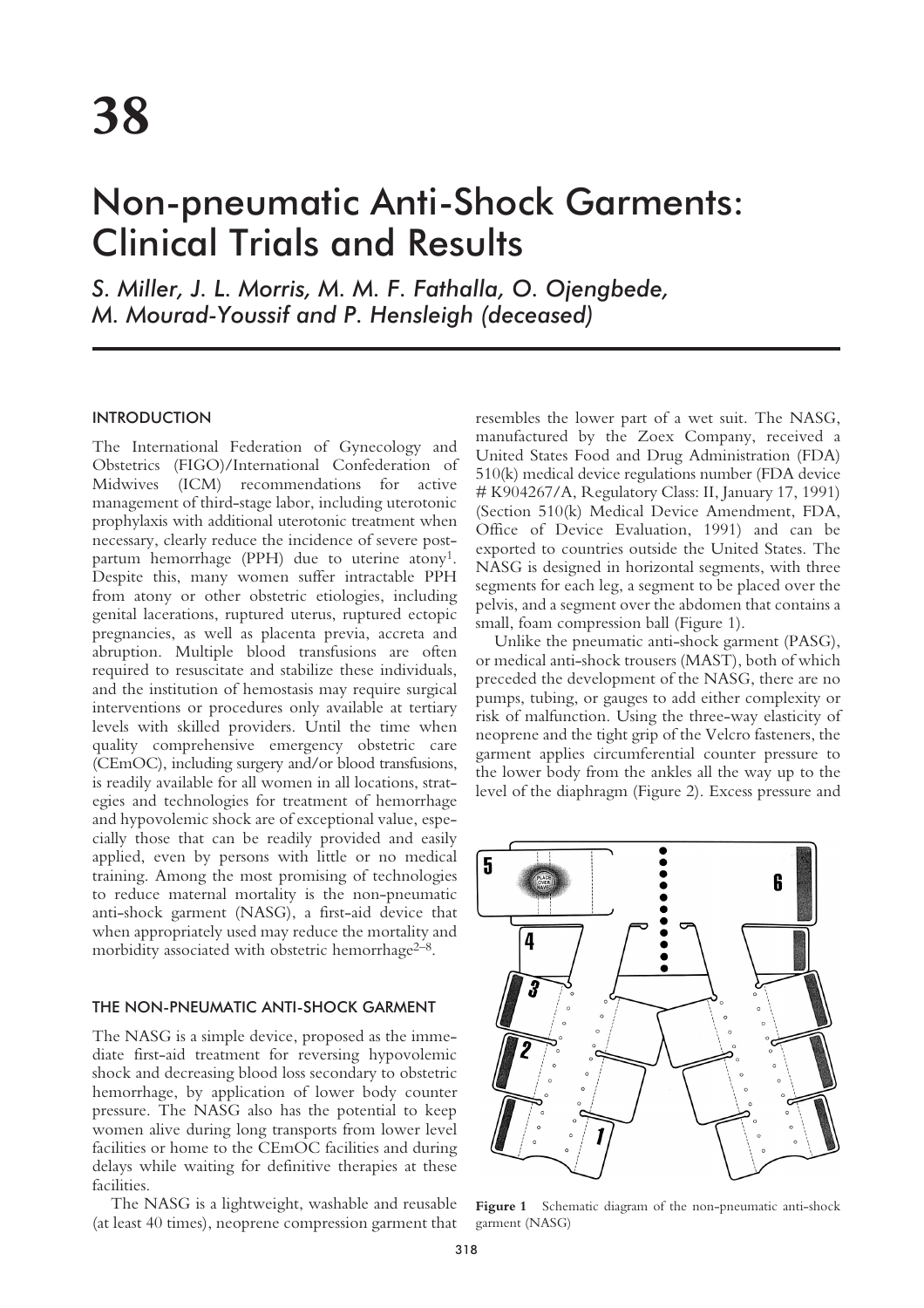resultant tissue ischemia, reported complications with the pneumatic PASG, are not an issue with the NASG.

Application of the garment requires about 2 minutes; about 10 minutes after application, most patients with severe shock regain consciousness and vital signs begin to recover. With the bleeding slowed and the blood pressure restored, clinicians' panic levels decrease, and there is time to deliberately assess the situation. The patient and her family can be given emotional support and prepared for transport to a referral-level facility. In addition, patients can remain in a stable condition for hours while blood transfusions are initiated and arrangements made for surgery or other required therapies.

## Development of the NASG

The modern NASG is a non-pneumatic refinement of the PASG. The PASG was adapted from a device developed by George Crile in the early 1900s before the advent of technologies for blood transfusions. Crile, a surgeon who wrote textbooks on blood pressure and shock, designed the first inflatable pressure suit to maintain blood pressure during surgery. This pneumatic suit underwent multiple modifications and was further refined for use as an anti-gravity suit (G-suit) for the Army Air Corps in 1942. During the Vietnam War, the G-suit was modified for stabilizing and resuscitating soldiers with traumatic injuries before and during transport. The G-suit was then modified to a half-suit, which became known as military antishock trousers (MAST).

#### *The PASG: pneumatic predecessor of the NASG*

The MAST/PASG has been used since the 1970s by emergency rescue squads in the United States to stabilize patients with a variety of disorders: pelvic and lower limb fractures, hypovolemic shock, septic shock, and to control intra-abdominal, pelvic, thigh and obstetric–gynecological hemorrhages<sup>9,10</sup>. More recently, Andrea and colleagues reported using MAST devices to stabilize two women with intractable uterine bleeding while preparations were made for transcatheter embolization<sup>11</sup>.

The PASG requires inflation and careful management of pressure levels, both to maintain adequate pressure and to prevent over-inflation which could result in compartment syndromes, ischemia and necrosis. Moreover, the valves and manometers that maintain inflation are subject to leak and malfunction. In addition, specialized training for safe and effective usage is necessary, which makes widespread application of the PSAG in developing countries problematic. The high cost (596–1099 US\$ plus potential costs for maintenance and replacement parts) further restricts utilization<sup>12</sup>.

#### *Efficacy of the PASG for pre-hospital trauma care*

In 1988 McSwain reviewed the physical principles responsible for the physiologic effects of lower-body counter pressure with application of the PASG9. Numerous studies in hypovolemic animals and humans demonstrated that the PASG increased blood



**Figure 2** Possible mechanisms of action of the non-pneumatic anti-shock garment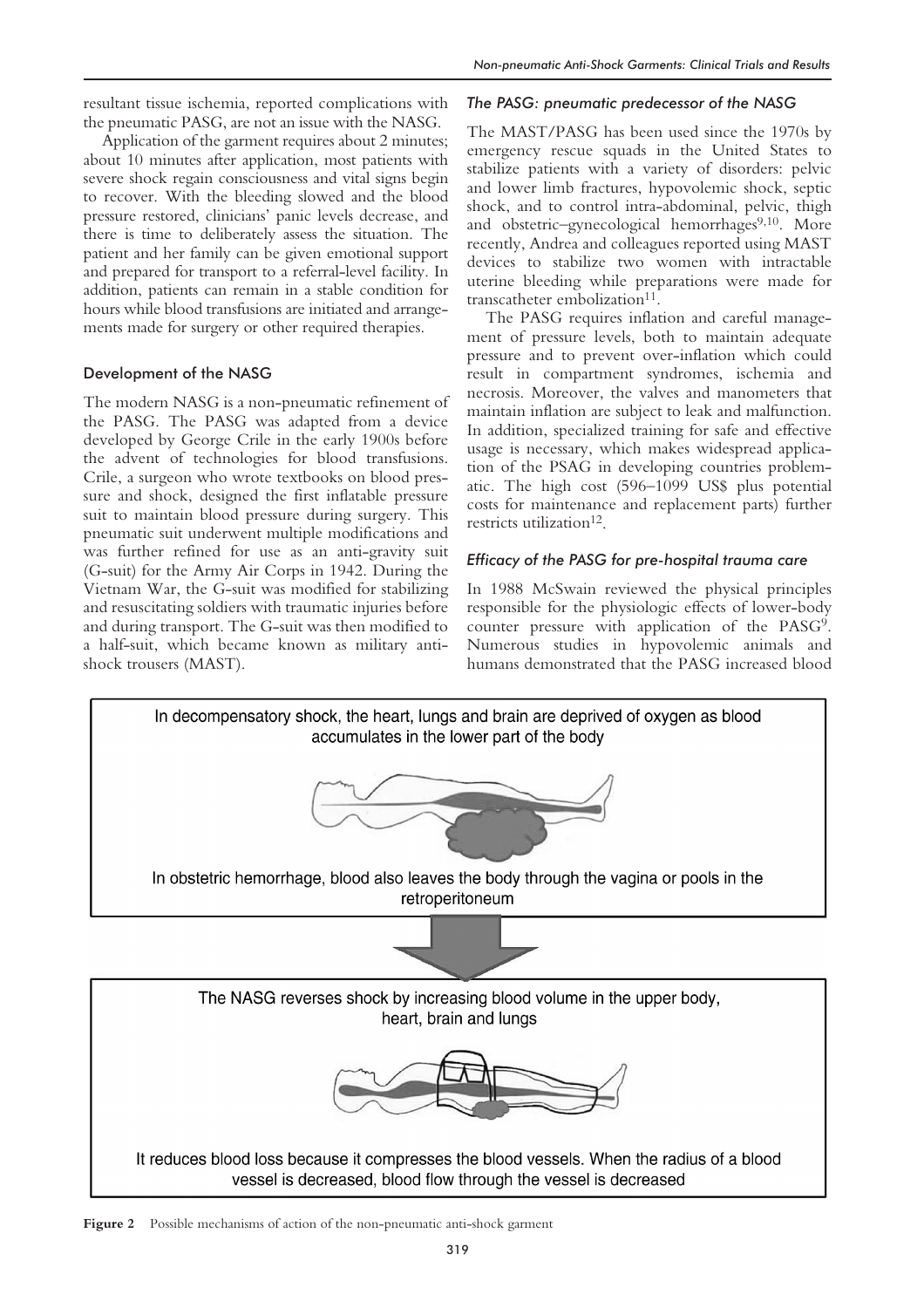pressure by decreasing the vascular volume and increasing vascular resistance within the compressed region of the body. When blood flow or arterial vascular size is measured above the device, the flow is greater and vessels are larger. In the compressed region, the radius of blood vessels is decreased, thus diminishing blood flow. In the hypovolemic model, the PASG increases venous return and the increase in preload is associated with increased cardiac output<sup>13</sup>.

Although animal studies show improved survival rates except for thoracic injuries<sup>14,15</sup>, it is uncertain if the rapid, positive changes in vital signs and blood loss affect survival in humans. Despite widespread acceptance of the PASG for use in military and civilian trauma injuries, including being required on ambulances in the late  $1970s$  and  $1980s<sup>16</sup>$ , and the appearance of reports of small series demonstrating successful treatment of various bleeding conditions in adults and children, no definitive prospective randomized treatment trials show improvement in survival. The three United States-based, prospective, alternate-day, randomized treatment trials of civilian trauma cases failed to find consistent results and are confounded by inclusion of injuries to the upper body, a contraindication to use of the PASG17–19. In some studies, the pH on hospital admission was lower with PASG use; at the same time, intensive care unit and hospital stays were longer and survival worse. A factor confounding the interpretation of these reports is that these studies were all conducted in a metropolitan setting where highlevel hospital care was available within minutes; in such circumstances, even a brief delay in applying the PASG may have been a detriment to the benefits of early hospital care.

#### *Current status of PASG for trauma and other indications*

Although it is no longer required as essential equipment for ambulances, the PASG remains on the curriculum and in the textbooks for emergency medical technicians in the  $US^{20,21}$ . A position paper on the PASG by the National Association of EMS Physicians cited the lack of controlled trials, but, on the basis of other reports, deemed the PASG as 'Class I usually indicated and effective for hypotension due to ruptured aortic aneurysm, but of uncertain efficacy for other emergency situations'. Its use for uncontrolled gynecologic hemorrhage, urologic hemorrhage and ruptured ectopic pregnancy was described as 'Class IIb acceptable, but uncertain efficacy, may be helpful, probably not harmful'. PASG proponents particularly recommend its use for bleeding in the abdomen, retroperitoneum, pelvis, or thighs<sup>22</sup>. The current recommendations in the US are that, while its effects on survival are unknown, it is probably indicated in patients with bleeding in the very areas (abdomen, retroperitoneum and pelvis) that are the bleeding sites for women with obstetric hemorrhage. Research on euvolemic female volunteers demonstrated that the PASG decreases aortic blood flow over a small area immediately distal to the renal arteries by up to 90%, but has little or no effect above this point<sup>23</sup>. This finding provides support for PASG use to decrease uncontrollable hemorrhage from the iliac, pelvic and leg vessels, but not for injuries above them8. In France, use of the 'pantalon antichoc' is questioned for widespread use, but its use for PPH, disseminated intravascular coagulopathies (DIC) associated with pregnancy and labor, and other obstetric and gynecological bleeding is endorsed $24$ .

It is not known whether outcomes might be different if the PASG (or the NASG) were to be used in low-resource settings with longer transport times, slower responses at the hospital level and longer delays in obtaining definitive therapy such as blood transfusions and/or surgery.

# POTENTIAL BENEFITS OF THE NON-PNEUMATIC ANTI-SHOCK GARMENT FOR OBSTETRIC HEMORRHAGE IN LOW-RESOURCE SETTINGS

In 1971, a team working on technology spin offs at the National Aeronautics and Space Administration (NASA)/Ames Research Center developed a prototype pressure suit designed to protect hemophiliac children from bleeding into elbow and knee joints by straightening and compressing the joint until medical attention was available25. This pressure suit, the NASG, was adapted from PASG/MAST garments. Both PASG and NASG provide circumferential counter pressure in the lower body, but the NASG is simpler in design, more quickly and easily applied, less expensive and avoids the risk of over-inflation and excessive pressure<sup>26</sup> (Figure 3).

The NASG is particularly suited for use in lowresource settings. It is lighter and more flexible than the PASG, is more comfortable for a woman to wear for long periods of time, something which is necessary with the long transport times and delayed treatment conditions of low-resource settings. As with the PASG, within minutes of being placed in the NASG, a patient's vital signs are restored and, if confused or unconscious, their sensorium generally clears<sup>3</sup>. Women can remain in the NASG for as long as is required to restore their circulatory volume with crystalloids and to replace blood. In many prior reports



Figure 3 Patient wearing the non-pneumatic anti-shock garment in hospital. Reproduced with kind permission of Dawn Shapiro, 2010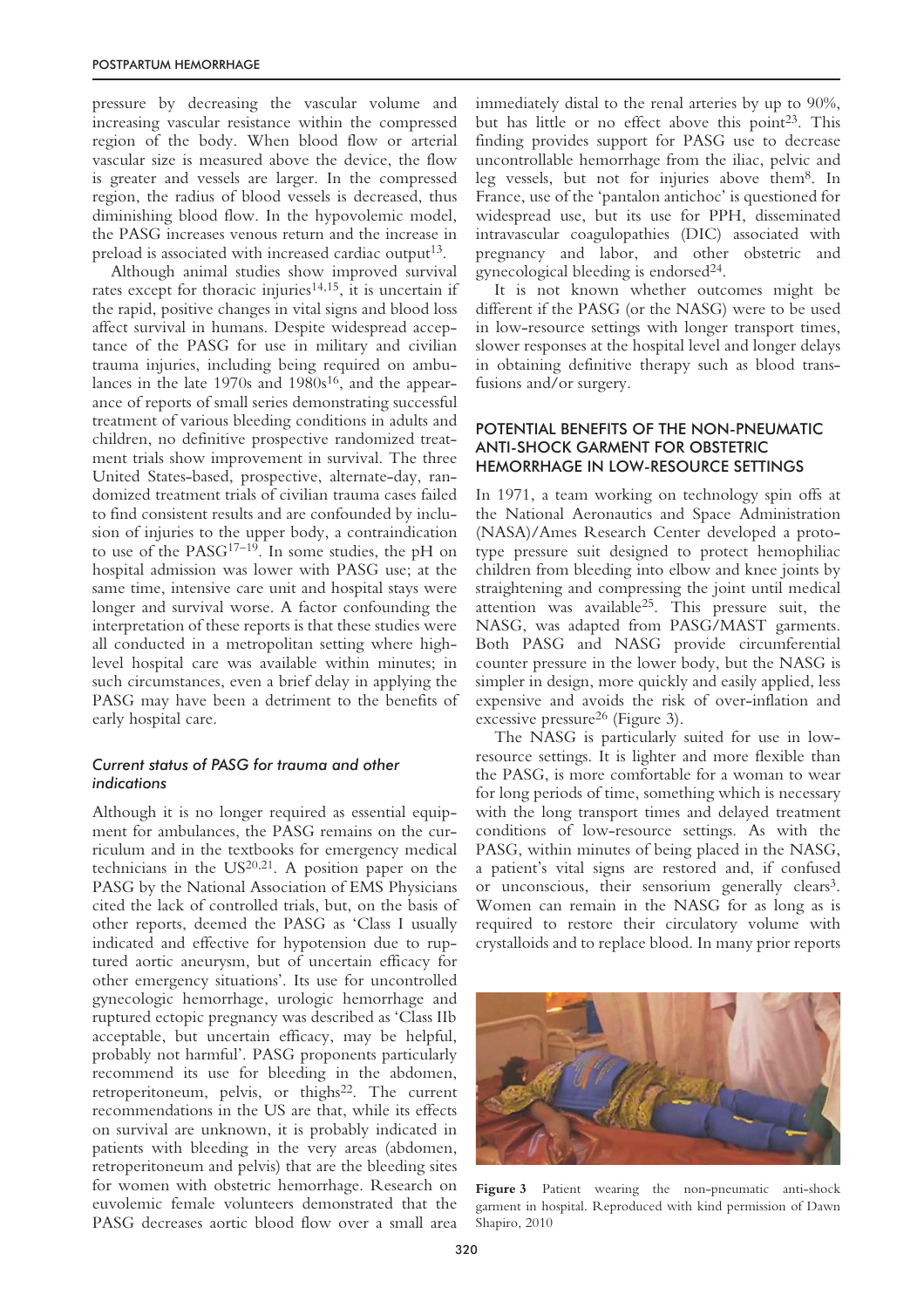of cases where blood transfusions were not readily available, this has often required 18–24 hours and, in one case, a woman remained safely in the NASG for almost 60 hours<sup>27</sup>. In Egypt, the mean time documented in the NASG was 269 minutes (more than 4 hours)  $(n = 554)$ , and in Nigeria mean times documented were 690 minutes (more than 10 hours)  $(n = 273)^{28}$ .

A second benefit of the NASG for obstetric indications is that the design of the garment permits complete perineal access. Genital lacerations can be repaired, speculum or bimanual examinations performed, and manual removal of placenta or emptying of the uterus with vacuum aspiration or curettage can be accomplished with the NASG *in situ*. Stated another way, the source of most obstetric hemorrhages can be located and attended to while the garment maintains vital signs.

A third benefit of the NASG is that it significantly reduces further blood loss. When the NASG is applied, the external circumferential counter pressure is distributed evenly throughout the abdominal cavity and to the outside of the circulatory vessels, thereby tamponading venous bleeding. In the event of an arterial injury, continued bleeding results from the tension in the wall of the artery keeping the defect open. However, the NASG compresses all the intraabdominal vessels including the internal iliac and uterine arteries. This compression reduces the radius of the arteries and reduces the transmural pressure (the difference between the pressure inside the artery and the pressure outside the artery) which, in turn, reduces the tension in the arterial wall, closing the defect and reducing blood loss<sup>13</sup>. Because the applied pressures could interfere with uterine blood flow, the NASG is not recommended for obstetric bleeding when the fetus is still viable, such as might be the case with placenta previa or abruption at more than 28 weeks. Post-delivery, however, or very early pregnancy (abortion, ectopic, trophoblastic disease of pregnancy) or when the fetus is not viable or is dead, the NASG can be used for any obstetric hemorrhage.

Another potential benefit for the use of the NASG for obstetric hemorrhage in low-resource settings is that persons with no medical background can learn to apply the garment rapidly and safely with minimal training. Hands-on practice in application and removal of the NASG takes approximately 1 hour. Once the garment has been properly applied, patients can be safely transported and/or await definitive treatment in a more stable physical condition. This final point is critical, as the majority of maternal deaths due to obstetric hemorrhage occur in areas where skilled birth and critical care attendance are limited or absent.

Decreased blood loss and reduced need for emergency hysterectomy, as well as diminished maternal morbidity and mortality, have currently been documented in case series, pilot studies and pre-intervention phase/NASG-intervention phase comparative studies in tertiary care centers in Pakistan, Nigeria and

Egypt<sup>28–37</sup>. As of May, 2012, we have documented care with the NASG on over 5500 women.

# SUGGESTED PROTOCOL FOR USING THE NON-PNEUMATIC ANTI-SHOCK GARMENT

The NASG is recommended for cases of obstetric hemorrhage meeting the American College of Surgeons' criteria for class II hypovolemic shock: more than 750 ml blood loss, pulse more than 100 bpm and blood pressure normal or slightly decreased<sup>38</sup>. The NASG is not recommended for use with a viable fetus, for patients with mitral stenosis, congestive heart failure, pulmonary hypertension, or in clinical conditions where bleeding sites are supra- diaphragmatic. It is axiomatic that the availability of the NASG does not negate the importance of preventive measures such as the active management of the third stage of labor or administration of uterotonics to treat uterine atony. Rather, the NASG can be part of the resuscitation measures aimed at 'damage control', that is, non-definitive control of the source of bleeding<sup>39</sup>. The authors recommend cardiovascular resuscitation using limited crystalloid infusion with the goal of 'permissive hypotension'40–46. This means infusing 1000–1500 ml of saline rapidly followed by a slower rate of infusion, 150 ml/h, to achieve a systolic blood pressure of 80–100 mmHg and urine output of at least 30 ml/h. Supplemental oxygen should be given until the patient is resuscitated, hemorrhage arrested and circulation fully normalized.

#### NASG application

The technique for application is for one person to stretch the neoprene panels with all their strength and fasten them with the Velcro as tightly as possible. The lowest (ankle) segment is applied first and the abdominal segment last. Anyone, at any level of the health care system or community, can be trained to apply the NASG rapidly and correctly. On the other hand, management of the women in the NASG requires more complex skills and training.

After application, if the woman experiences difficulty breathing, the abdominal panel should be loosened slightly, but not removed. However, if dyspnea continues, the NASG should be removed and the cause of the respiratory problem evaluated. A woman with normal cardiorespiratory function should experience no problems with ventilation. If there is no prompt response in terms of vital signs with placement of the NASG, the application should be checked for adequate tightness, and additional saline infusion given promptly. As soon as the patient is stable, there must be a diligent evaluation for the specific source and cause of the blood loss.

# Timing of NASG application in resuscitation protocol

The ideal time to apply the NASG in the course of hypovolemic shock resuscitation depends largely on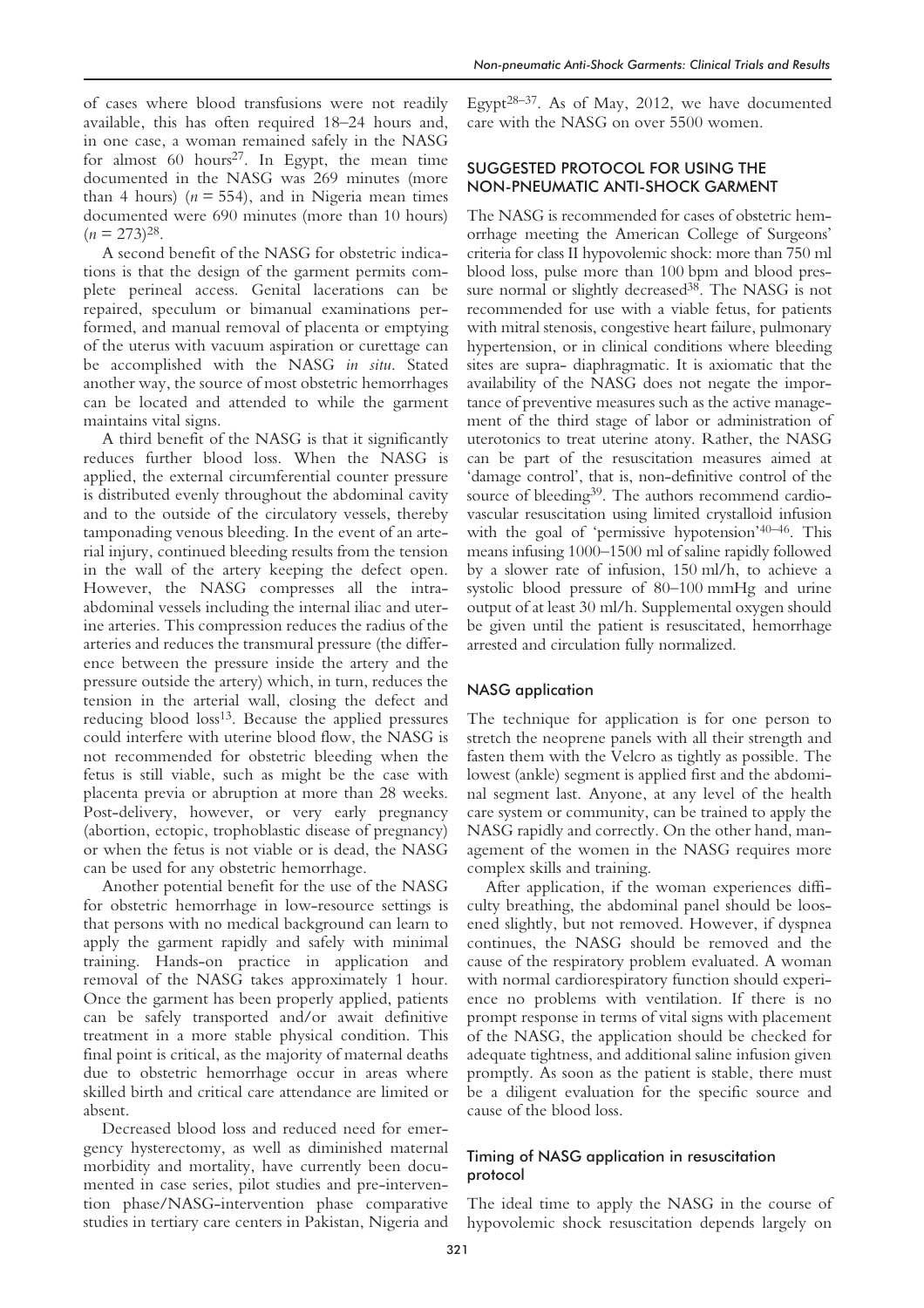the capacity of the facility level and the respective staff who are applying it and whether the woman can rapidly receive definitive therapy. In the lowest levels of the health care system, or even at the highest levels, if blood and/or surgery will be delayed, the NASG should be one of the first measures taken. Application can help in filling the blood vessels of the arms, thus making IV resuscitation more rapid, easy and, perhaps, not requiring surgical cut-down. In more highly resourced settings, the NASG has been applied when medical therapies have failed to stop bleeding, and during delays in obtaining surgery, or, when surgery has been tried, but bleeding continues or when awaiting arterial embolization (interventional radiology) teams $11,47$ .

## Management of patient in the NASG

Care for the women in a NASG should proceed depending on her condition and the level of facility or health care system. The source of bleeding should be ascertained and measures taken to stop it depending on its origin, i.e., massage and uterotonics for uterine atony, repair of lacerations, etc. If the patient needs transportation, at a minimum she should receive IV fluids and oxygen, with close monitoring of vital signs. Vaginal procedures, such as speculum exam, manual removal of tissue (vacuum or curettage), can all be performed with the NASG in place. If laparotomy is necessary, the abdominal segments can be opened, but only immediately prior to making the incision, all other segments should remain closed. Often there will be a drop in blood pressure when this panel is removed; this should respond to additional crystalloid infusion. The abdominal panel should then be closed immediately after surgery; the NASG can be closed over the bandage. It does not seem to increase pain in the incision area, but seems to serve a splinting function.

## NASG removal

The NASG is left in place as long as needed to achieve hemostasis and replace red blood cell volume with transfusions of blood and blood products. The NASG can be removed when the hemoglobin level is more than 7 g/dl or hematocrit 20%, pulse of less than 100 bpm and the systolic pressure more than 100 mmHg. Removal of the NASG begins with the lowest segment (#1) and proceeds upwards, allowing 15 min between removing each segment for redistribution of blood. If the blood pressure falls by 20 mmHg or the pulse increases by 20 bpm after a segment is removed, replace the NASG and consider the need for more saline or blood transfusions. If recurrent bleeding becomes apparent, replace the NASG and determine the source of bleeding.

# STUDIES OF THE NON-PNEUMATIC ANTI-SHOCK GARMENT FOR OBSTETRIC HEMORRHAGE

Early examples of the potential benefits of using the NASG in obstetric hemorrhage in resourcechallenged settings were documented in two published reports based on a series of 20 obstetric cases from one hospital in Sialkot, Pakistan<sup>3,27</sup>. These reports documented rapid resuscitation from hypovolemic shock, as well as an extended period of stabilization while awaiting definitive treatment for patients treated with the NASG. A combined analysis of data contained in these reports<sup>48</sup> showed no adverse effects of a prolonged time spent in the NASG. On the basis of these case series, NASG pilot studies were conducted (John Snow Inc., Egypt and University of California, San Francisco) and comparative preintervention/NASG intervention studies in CEmOC facilities in Nigeria\* and Egypt† undertaken.

## Comparative design used in Egypt and Nigeria studies

These studies compare the outcomes of a standardized protocol of shock and hemorrhage management in a pre-intervention (observational) phase with the same protocol plus the NASG in the intervention phase). The primary outcome was volume of measured blood loss after initiation of treatment with or without the NASG. To obtain a relatively objective measure of blood loss, maternal bleeding was measured using a specially designed, closed-end, calibrated plastic blood collection drape. Prior investigations with the use of this drape indicate that it is more accurate than visual assessment in measuring postpartum blood loss<sup>49</sup>. Other outcomes included mortality, severe acute maternal morbidities (SAMMs) associated with obstetric hemorrhage (acute respiratory distress syndrome, cardiac deficiency, central nervous system damage and renal failure)50, and the need for emergency hysterectomy for intractable bleeding associated with uterine atony. The standardized, evidence-based protocol included active management of third-stage labor, immediate use of uterotonics for suspected postpartum uterine atony, training in administration of intravenous crystalloid fluid51,52, thorough assessment for the source of bleeding, manual procedures such as bimanual compression, vaginal procedures, surgery, replacement of lost blood and, in the intervention phase, prompt application of the NASG.

Inclusion criteria for study enrollment included obstetric hemorrhage with hypovolemic shock (estimated blood loss ≥750 ml, systolic blood pressure <100 mmHg and/or pulse >100 bpm). All obstetric hemorrhage etiologies were included, *early pregnancy hemorrhage* (ectopic pregnancy, molar pregnancy, complications of abortion, retained placenta/tissue,

<sup>\*</sup>Dr Oladosu Ojengbede, University of Ibadan, Principal Investigator, Nigeria.

<sup>†</sup> Dr Mohamed M.F. Fathalla, Assiut, Dr Mohammed Mourad Youssif, El Galaa, Principal Investigators, Egypt.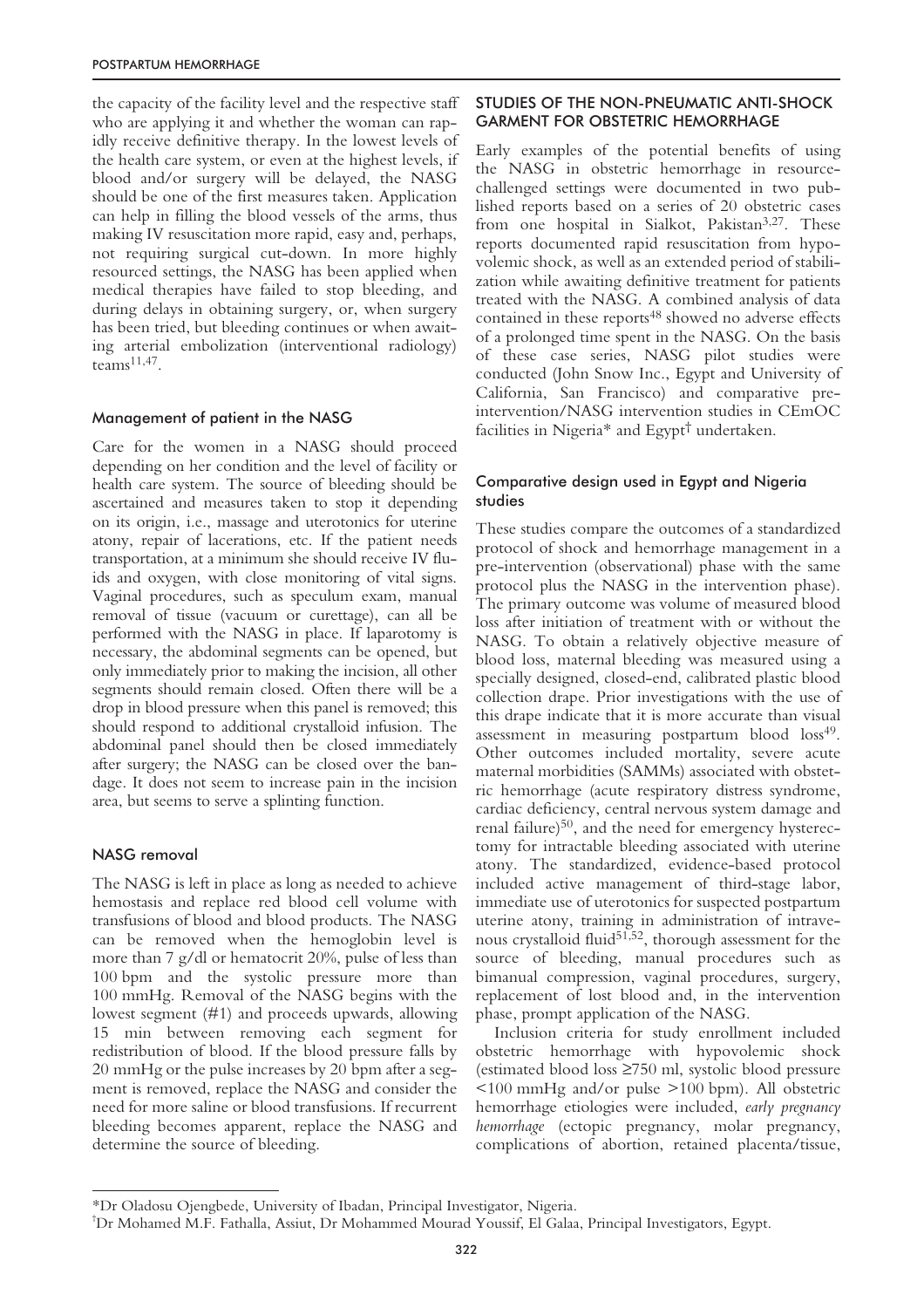DIC), *antepartum hemorrhage* (placenta previa, abruption, ruptured uterus, DIC), and *postpartum hemorrhage* (placenta accrete, uterine atony, retained placenta/tissue, lacerations, DIC).

# *Results from Egyptian pilot study*

The four study sites in Egypt comprised high-volume referral CEmOC teaching facilities (El Galaa, Alexandria, Assiut and Al Minya)<sup>30</sup>. All were staffed by senior obstetricians and obstetric residents with immediate access to banked donor blood and surgery if required. In the pilot assessment, pre-intervention data, including measured blood loss, were collected for 3 months, after which all providers were trained in the use of the NASG. The only change to the pre-intervention clinical management was the use of the NASG. NASGintervention data were collected for another 3 months.

The sample comprised 158 hypovolemic shock patients in the pre-intervention phase and 206 hypovolemic shock patients in the NASG-intervention phase. A range of primary diagnoses was present with no statistically significant differences between preintervention phase and NASG-intervention phase patients. Women in the NASG-intervention phase had more severe signs of shock ( $p \leq 0.001$ ) than those in the pre-intervention phase. Despite this, NASGintervention phase patients had 50% less median measured blood loss after study entry  $(p < 0.001)$ . There was a non-statistically significant, but clinically important (69%) lower incidence of SAMMs and mortalities, which were combined as 'extreme adverse outcomes' (EAO). Specifically, the EAO rate was 1.0% (2/206) in the NASG-intervention phase patients compared to 3.2% (5/158) in the pre-intervention patients) (OR 0.31, 95% confidence interval (CI) 0.06–1.56). In larger study samples, this difference could well attain statistical significance and serve as a marker of the utility of the technology, considering the recent moves worldwide to diminish EAO.

# *Decreased shock recovery times*

A post-hoc analysis of the Egyptian pilot study data was conducted to examine the lengths of recovery time from shock. Results indicated that median recovery times were nearly twice as rapid (1.6–2.0 times) for women treated during the NASG-intervention phase compared to time to recovery of women in the preintervention phase. The reduction in recovery times was even greater when adjustments were made for severity of the woman's condition at study entry28.

# Expanded comparative studies in Egypt and Nigeria

These pilot results were judged promising, but thought to require a larger sample over a longer period of time in order to demonstrate differences in EAO. Therefore a year later a larger pre-intervention/ NASG-intervention study in two of the four facilities in Egypt<sup>32</sup> and at four facilities in Nigeria was

conducted31,35. The methods described above for the Egyptian pilot study were replicated in Nigeria. The Nigerian NASG program was carried out in 12 urban, referral hospitals throughout Northern and Southern Nigeria. Some of these secondary and tertiary CEmOC facilities were teaching hospitals, and the others were state hospitals. Many facilities had high numbers of obstetric deliveries, a high proportion of un-booked patients, and a large number of high-risk complications. A total of 756 women were enrolled in Nigeria from 2004 to 2008. (By design, eight of the facilities were NASG-intervention use only, without a pre-intervention phase.)

A number of reports have examined data from women in both countries with all etiologies of bleeding34 as well women from both countries where PPH was the etiology of the hemorrhage<sup>33</sup>. Egypt-only analyses include data from all obstetric hemorrhage etiologies<sup>32</sup>, uterine atony only<sup>53</sup>, and non-atonic etiologies only37. Nigeria-only analyses include data for all obstetric hemorrhage etiologies in one facility<sup>31</sup>, for PPH etiologies in the four facilities<sup>35</sup>, and for uterine atony only in 12 facilities<sup>54</sup>. Results demonstrated similar trends for all studies, except for the Egyptian non-atonic hemorrhage only, with better outcomes for women in the NASG-intervention phase including statistically significant reduced rates of morbidity, mortality, emergency hysterectomy (for uterine atony) and reduced blood loss.

In the remainder of this chapter, we discuss outcomes for women in both countries with all hemorrhagic etiologies, with PPH etiologies only, and the non-atonic etiologies in Egypt; in addition we discuss a post-hoc analysis of the effect of NASG for ameliorating negative outcomes specifically associated with delays36 and the results of some qualitative studies of provider and patient acceptance<sup>55–57</sup>.

# *Analysis of data on 1442 women with obstetric hemorrhage in Nigeria and Egypt*

These results derive from data on 1442 women with hypovolemic shock secondary to obstetric hemorrhage (607 pre-intervention and 835 NASG-intervention phase). As shown in Table 134, there were no significant differences in demographic characteristics, but etiologies were different with significantly more ectopic pregnancy, ruptured uteri and placenta previa during the pre-intervention phase and more uterine atony, complications of abortion and lacerations during the NASG-intervention phase use. During the pre-intervention phase, significantly more women entered the study who had started bleeding at home or at another facility rather than having begun their bleeding in the hospital ( $p \le 0.001$ ). Women in the NASG-intervention phase were in worse condition on study entry (38.5% had mean arterial pressure (MAP) less than 60 mmHg vs. 29.9% in the preintervention phase,  $p = 0.001$ ). Regarding treatment, significantly fewer women in the NASG phase received either 1500 ml or more crystalloid fluids or a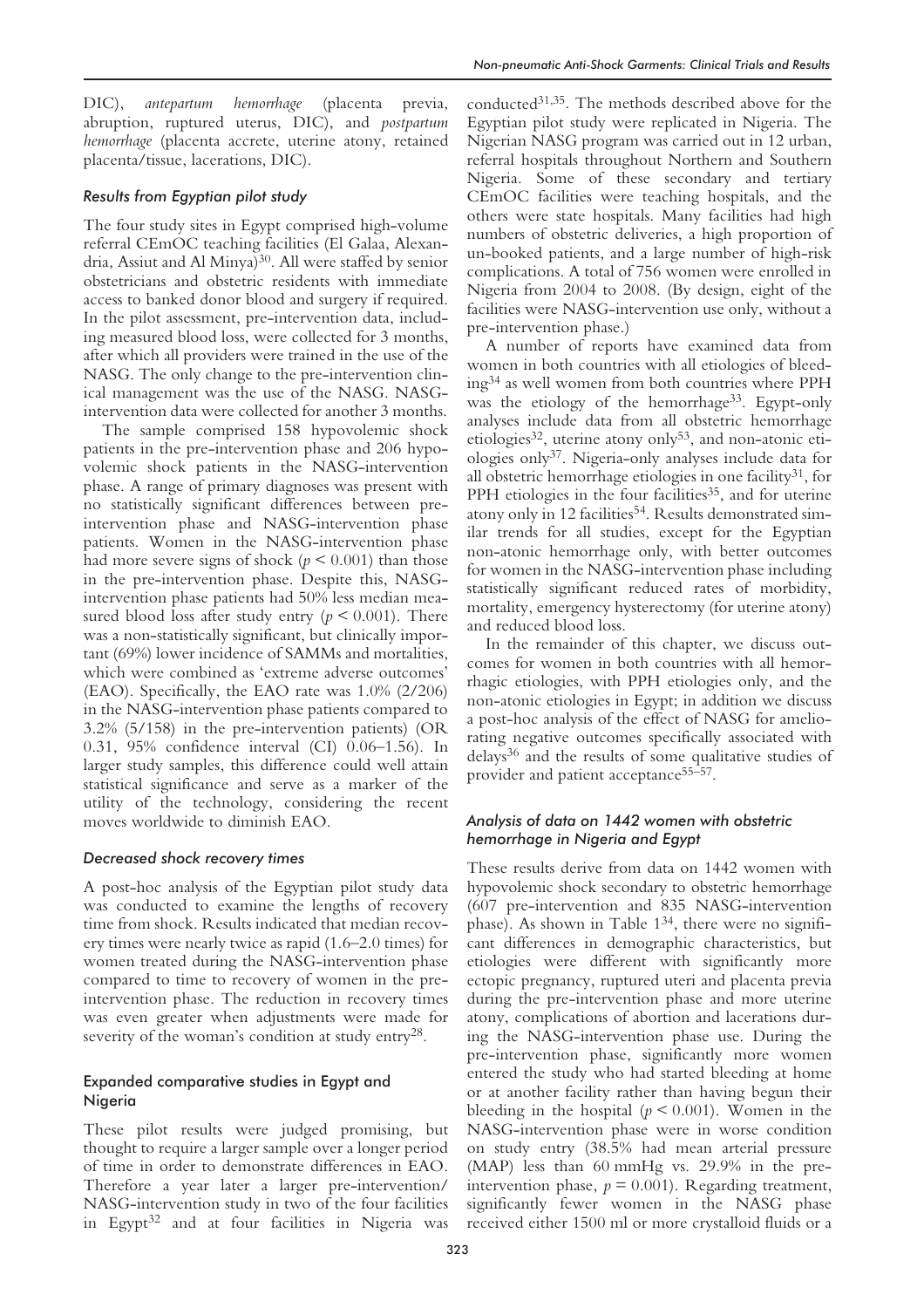**Table 1** Egypt and Nigeria combined etiologies: diagnoses and condition on entry  $(n = 1442)$ . Data are expressed as numbers with percentages in parentheses. From Miller *et al*., *BMC Pregnancy and Childbirth* 2010;10:64, with permission

|                               |                 | Pre-intervention NASG-intervention |          |
|-------------------------------|-----------------|------------------------------------|----------|
|                               | phase           | phase                              |          |
|                               | $(n = 607)$     | $(n = 835)$                        | p Value  |
| Primary definitive diagnosis  |                 |                                    |          |
| Uterine atony                 | 190(33.0)       | 319 (38.2)                         | 0.007    |
| Ectopic pregnancy             | 95 (15.7)       | 85 (10.2)                          | 0.002    |
| Complications of abortion     | 45(7.4)         | 93 (11.1)                          | 0.02     |
| Abruption of placenta         | 79(13.0)        | 98 (11.7)                          | 0.47     |
| Vaginal, cervical or genital  | 25(4.1)         | 65(7.8)                            | 0.004    |
| lacerations                   |                 |                                    |          |
| Retained placenta or tissue   | 71(11.7)        | 83 (9.9)                           | 0.29     |
| Ruptured uterus               | 46(7.6)         | 32(3.8)                            | 0.002    |
| Placenta previa               | 40(6.6)         | 31(3.7)                            | 0.01     |
| Placenta accreta              | 6(1.0)          | 9(1.1)                             | 1.000*   |
| Molar pregnancy               | 7(1.2)          | 11(1.3)                            | 1.000*   |
| Condition on study entry      |                 |                                    |          |
| Where hemorrhage began        |                 |                                    | < 0.001  |
| Transferred in bleeding       | 382 (72.9)      | 333 (56.4)                         |          |
| Began bleeding in hospital    | 142 (27.1)      | 258 (43.6)                         |          |
| Estimated revealed blood loss |                 |                                    |          |
| at study entry <sup>†</sup>   |                 |                                    |          |
| Mean ml (SD)                  | 1210.0 (507.7)  | 1327.5 (480.7)                     |          |
| Median ml (IQR)               | 1000            | 1200                               | < 0.0001 |
|                               | $(1000 - 1500)$ | $(1000 - 1500)$                    |          |
| Women with MAP                | 181 (29.9)      | 321 (38.5)                         | 0.001    |
| $< 60$ mmHg or                |                 |                                    |          |
| non-palpable BP <sup>‡</sup>  |                 |                                    |          |

NASG, non-pneumatic anti-shock garment

Tests of significance of differences by study phase were  $c<sup>2</sup>$  for categorical variables, *t* tests (assuming unequal variances) for normally distributed continuous variables and Wilcoxon rank-sum tests for non-normal distributions

\*Fisher's exact test used

† Data missing for 250 patients

‡ MAP (mean arterial pressure ) <60 category includes those with non-palpable blood pressure (BP). Data missing for two patients

blood transfusion in the first hour ( $p < 0.001$ ); by the end of the second hour from study admission, however, 87.5% in the pre-intervention phase and 86.6% in the NASG phase had received more than 1500 ml  $(p = 0.62)$ .

Despite being in worse condition on study entry and receiving the recommended treatment fluids and blood more slowly, negative outcomes were significantly reduced in the NASG phase. Mean measured blood loss decreased from 444 to 240 ml  $(p < 0.001)$ , maternal mortality decreased from 6.3% to 3.5% (RR 0.56, 95% CI 0.35–0.89), severe morbidities declined from 3.7% to 0.7% (RR 0.20, 95% CI 0.08–0.50), and the rate of emergency hysterectomy (for intractable uterine atony) fell from 8.9% to 4.0% (RR 0.44,  $0.23 - 0.86$ .

As shown in Table 2, in a multiple logistic regression model, women with a MAP less than 60 mmHg had over eight times the odds of mortality (OR 8.42, 95% CI 3.13–22.66) relative to those with MAP 60 mmHg or more. No other control variables (parity, primary diagnosis or facility) were significantly associated with mortality, but NASG intervention was associated with 55% lower odds of mortality (OR 0.45, 95% CI 0.27–0.77). In the model of factors associated with severe maternal morbidity, women with a MAP less than 60 mmHg had almost five times the odds of morbidity (OR 4.83, 95% CI 1.80–12.94) relative to those with MAP 60 mmHg or more. Those with a parity of five or more had 2.4 times the odds of morbidity (OR 2.43, 95% CI 1.06–5.58), but where the bleeding began and the type of facility were not associated with the outcome. The NASG intervention was significantly associated with 80% lower odds of a morbidity (OR 0.20, 95% CI 0.07–0.56).

Because the odds of morbidity and of mortality were so high for women in severe shock, independent of the study phase, a stratified analysis by severity of condition (MAP <60 mmHg vs. MAP ≥60 mmHg) was conducted for each of the two outcomes, using the same model specification from the multiple logistic regression. An ameliorative effect of the intervention for reduced morbidity was seen in both women with MAP less than 60 (aOR 0.20, 95% CI 0.05–0.80,) and MAP 60 mmHg or more (aOR 0.18, 95% CI 0.04–0.90). For the stratified mortality model, the NASG intervention was significantly associated with a reduced odds of death in women with MAP less than 60 mmHg (aOR 0.46, 95% CI 0.26–0.80), but not in women with MAP 60 mmHg or more (aOR 0.68, 95% CI 0.14–3.22).

#### *Analysis of data from Nigeria and Egypt of PPH etiologies*

An analysis was conducted on data from 854 women (343 pre-intervention and 511 NASG-intervention phase) with diagnoses of PPH, uterine atony, retained placenta, ruptured uterus, vaginal or cervical lacerations or placenta accreta; all were selected from the total of 1442 women with hypovolemic shock from obstetric hemorrhage. Study design, study definitions, entry criteria, clinical and study protocol were the same; analyses were performed on the outcomes of measured blood loss, emergency hysterectomy, mortality, morbidity (each individually) and a combined variable, adverse outcomes, defined as severe morbidity and mortality. Approximately 36% of women in both phases were in severe shock. See Table 3 for etiologies and condition on study entry33.

Measured blood loss decreased by 50% between phases; women lost 400 ml of blood after study entry during the pre-intervention phase and 200 ml in the NASG-intervention phase ( $p < 0.001$ ). Mortality (as an individual outcome) decreased from 9% (*n* = 31) in the pre-intervention phase to  $3.1\%$  ( $n = 16$ ), (RR 0.35, 95% CI 0.19–0.62), while the combined adverse outcomes of mortality and morbidity decreased from 12.8% (*n* = 44) to 4.1% (*n* = 21), (RR 0.32, 95% CI 0.19–0.53). Rates of emergency hysterectomy for hemostasis of intractable PPH from uterine atony (only) decreased from 9%  $(n = 20)$  to 4%  $(n = 14)$ (RR 0.44, 95% CI 0.23–0.86).

A multiple logistic regression model was used to estimate the independent association between the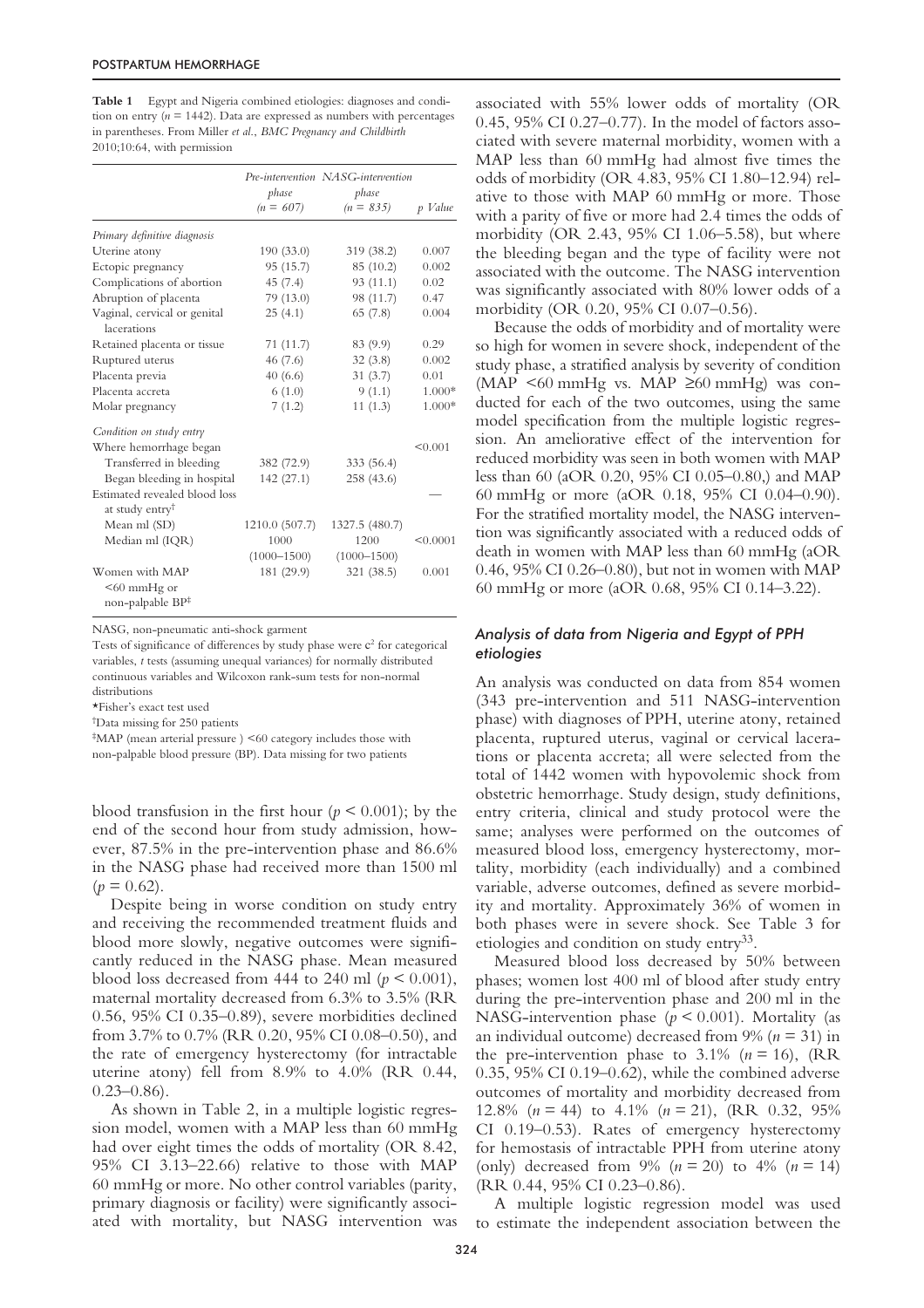| Factor                                     | Dependent variable: mortality |         |      | Dependent variable: morbidity |              |         |      |        |
|--------------------------------------------|-------------------------------|---------|------|-------------------------------|--------------|---------|------|--------|
|                                            | aOR                           | p Value |      | 95% CI                        | aOR          | p Value |      | 95% CI |
| Severity of shock                          |                               |         |      |                               |              |         |      |        |
| $MAP \leq 60$ mmHg (or<br>non-palpable BP) | 8.42                          | < 0.001 | 3.13 | 22.66                         | 4.83         | 0.002   | 1.80 | 12.94  |
| MAP 60 mmHg or higher                      | $\mathbf{1}$                  |         |      |                               | $\mathbf{1}$ |         |      |        |
| Parity                                     |                               |         |      |                               |              |         |      |        |
| 5 or more live births                      | 1.33                          | 0.35    | 0.73 | 2.42                          | 2.43         | 0.04    | 1.06 | 5.58   |
| $0 - 4$ live births                        | $\mathbf{1}$                  |         |      |                               | $\mathbf{1}$ |         |      |        |
| Primary diagnosis                          |                               |         |      |                               |              |         |      |        |
| Uterine atony                              | 1.44                          | 0.19    | 0.83 | 2.49                          | 2.68         | 0.07    | 0.93 | 7.76   |
| Other condition                            | $\mathbf{1}$                  |         |      |                               |              |         |      |        |
| Where bleeding began*                      |                               |         |      |                               |              |         |      |        |
| Transferred in bleeding                    |                               |         |      |                               | 1.82         | 0.51    | 0.30 | 10.93  |
| Began bleeding in hospital                 |                               |         |      |                               | 1            |         |      |        |
| Study phase                                |                               |         |      |                               |              |         |      |        |
| NASG-intervention phase                    | 0.45                          | 0.004   | 0.27 | 0.77                          | 0.20         | 0.002   | 0.07 | 0.56   |
| Pre-intervention phase                     | 1                             |         |      |                               |              |         |      |        |

**Table 2** Egypt and Nigeria combined etiologies: multiple logistic regression (*n* = 1442). From Miller *et al*., *BMC Pregnancy and Childbirth* 2010;10:64, with permission

NASG, non-pneumatic anti-shock garment

Reference groups for categorical variables shown in italics. Hospital facility included as control variable in both models but not shown here The number of observations in Table 4 is less than 1442 because of missing data; *n* = 1038 for the morbidity model, and *n* = 1442 for the mortality model. Robust standard errors used to adjust for clustering at the facility level

\*Where bleeding began was not a significant predictor of mortality, but it was associated with morbidity, in bivariate analysis. Therefore it is included in the multiple logistic regression model of factors predictive of morbidity only

**Table 3** Egypt and Nigeria PPH only: diagnoses and condition on entry ( $n = 854$ ). Data are expressed as numbers with percentages in parentheses unless otherwise stated. The denominator is the entire population, unless otherwise noted. From Mourad-Youssif *et al*., *Reprod Health* 2010;7:24, with permission

|                                                              | phase<br>$(n = 343)$    | Pre-intervention NASG-intervention<br>phase<br>$(n = 511)$ | p Value            |
|--------------------------------------------------------------|-------------------------|------------------------------------------------------------|--------------------|
| PPH Diagnoses*                                               |                         |                                                            |                    |
| Uterine atony                                                | 197 (57.4)              | 324(63.4)                                                  | 0.079              |
| Vaginal, cervical or genital<br>lacerations                  | 24(7.0)                 | 65 (12.7)                                                  | 0.007              |
| Retained placenta or tissue                                  | 69(20.1)                | 80 (15.7)                                                  | 0.092              |
| Ruptured uterus                                              | 45(13.1)                | 32(6.3)                                                    | 0.001              |
| Placenta accrete                                             | 8(2.3)                  | 10(2.0)                                                    | 0.809 <sup>†</sup> |
| Condition on study entry                                     |                         |                                                            |                    |
| Where hemorrhage began                                       |                         |                                                            | < 0.001            |
| Transferred in bleeding                                      | 145(51.4)               | 104(29.1)                                                  |                    |
| Began bleeding in hospital                                   | 137(48.6)               | 253(70.9)                                                  |                    |
| Estimated revealed blood loss<br>at study entry <sup>‡</sup> |                         |                                                            |                    |
| Mean ml (SD)                                                 | 1223.8 (509.5)          | 1288.7 (447.9)                                             |                    |
| Median ml (IQR)                                              | 1000<br>$(1000 - 1500)$ | 1000<br>$(1000 - 1500)$                                    | 0.008              |
| Women with MAP <60 or<br>non-palpable BP**                   | 123(35.9)               | 183 (35.9)                                                 | 0.995              |

NASG, non-pneumatic anti-shock garment

Tests of significance of differences by study phase were  $\chi^2$  for categorical variables, *t* tests (assuming unequal variances) for normally distributed continuous variables and Wilcoxon rank-sum tests for continuous variables with non normal distributions

\*PPH diagnosis includes primary or secondary diagnosis of any of the following >24 weeks with uterine atony, rupture, placenta accreta, vaginal/cervical lacerations, retained placenta or tissue

† Two-side Fisher's exact test used

‡ Data missing for 37 patients

\*\*MAP, mean arterial pressure <60 category includes those with non-palpable blood pressure (BP). Data missing for 1 patient

NASG and the combined outcome of mortality and severe morbidity. Findings suggested that severity of condition upon study admission was strongly associated with mortality after controlling for other variables in the model (MAP <60 mmHg had 19 times the odds of suffering the combined adverse outcomes variable (adjusted odds ratio (aOR) 19.1, 95% CI 6.95–52.65,  $p \leq 0.001$ ). High parity and where bleeding began were not significantly associated with mortality/morbidity in the adjusted model. Importantly, being in the NASG phase remained significantly associated with reduced odds of adverse outcome (aOR 0.42, 95% CI 0.18–0.99,  $p = 0.046$ ) (Table 4).

# *Ameliorating effect of NASG on delays in women with PPH and PAH*

One post-hoc analysis examined the effects of delays on adverse outcomes in both phases for women with postabortion hemorrhage and PPH in Egypt and Nigeria36. This analysis was conducted to determine whether the NASG ameliorated effects of delays in transport to and treatment at hospitals and whether the NASG affected the timing of delivery of other interventions necessary for recovery. This analysis included 349 women from the facility in Cairo, 274 from Assiut, 57 from Southern Nigeria and 124 from Northern Nigeria and compared associations of delays with extreme adverse outcomes (EAO). The analysis showed that 20% of women in the pre-intervention phase who experienced a delay more than 60 minutes from the beginning of their hemorrhage to study admission experienced an adverse outcome compared to only 6% of those in the NASG-intervention phase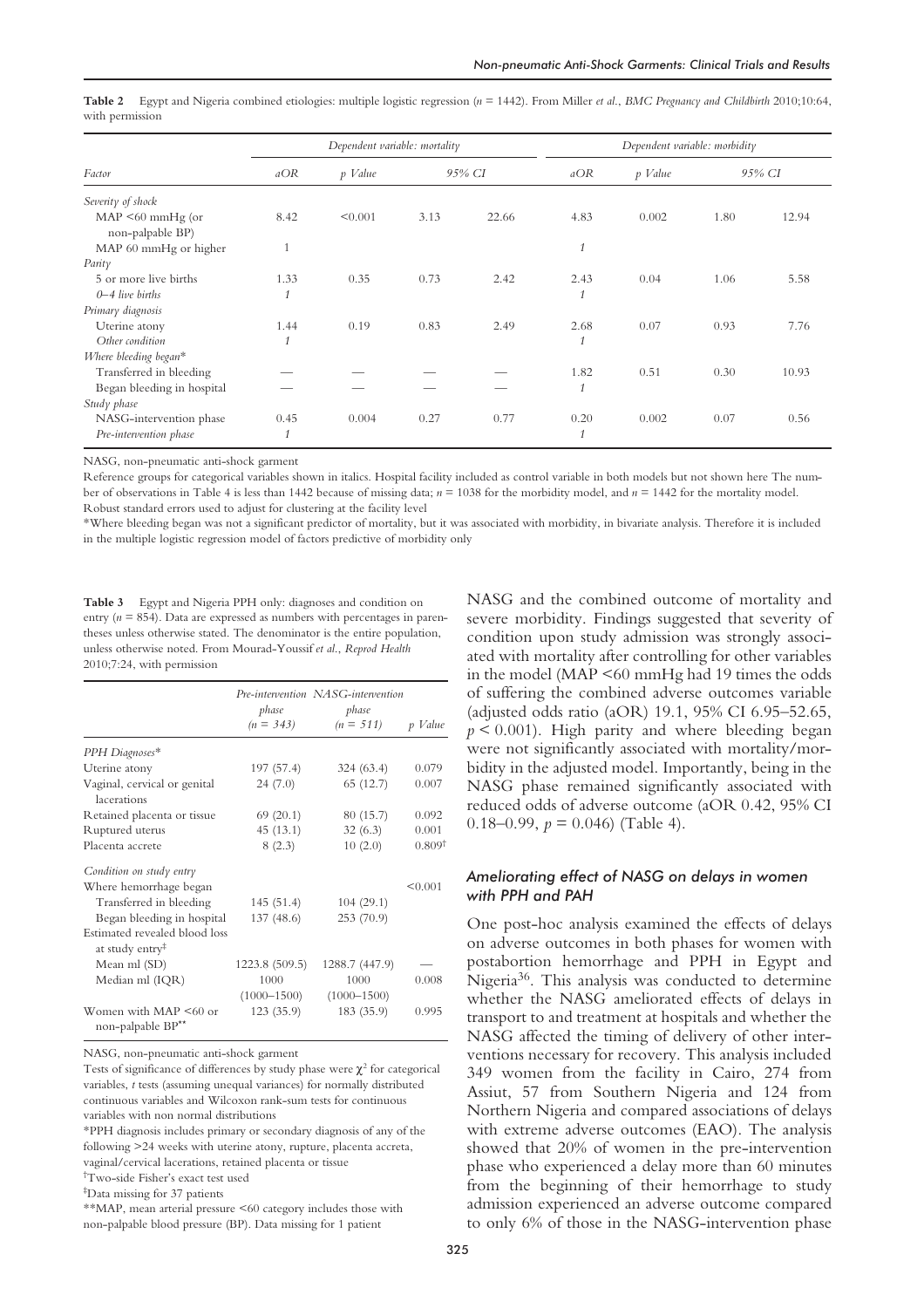**Table 4** Egypt and Nigeria PPH only: multiple logistic regression models of factors predictive of combined outcome severe maternal morbidity and mortality (*n* = 639). From Mourad-Youssif *et al*., *Reprod Health* 2010;7:24, with permission

| Factor                                     | Dependent variable: combined severe morbidity<br>and mortality |         |        |       |
|--------------------------------------------|----------------------------------------------------------------|---------|--------|-------|
|                                            | Adjusted OR                                                    | p Value | 95% CI |       |
| Severity of shock                          |                                                                |         |        |       |
| $MAP \leq 60$ mmHg (or<br>non-palpable BP) | 19.1                                                           | < 0.001 | 6.95   | 52.65 |
| MAP 60 mmHg or higher                      | 1                                                              |         |        |       |
| Parity                                     |                                                                |         |        |       |
| 5 or more live births                      | 2.29                                                           | 0.050   | 1.00   | 5.26  |
| $0 - 4$ live births                        | 1                                                              |         |        |       |
| Where bleeding began*                      |                                                                |         |        |       |
| Transferred in bleeding                    | 1.88                                                           | 0.222   | 0.68   | 5.15  |
| Began bleeding in hospital                 | 1                                                              |         |        |       |
| Study phase                                |                                                                |         |        |       |
| NASG-intervention phase                    | 0.42                                                           | 0.046   | 0.18   | 0.99  |
| Pre-intervention phase                     | 1                                                              |         |        |       |

NASG, non-pneumatic anti-shock garment; MAP, mean arterial pressure; BP, blood pressure

Reference groups for categorical variables shown in italics. The number of observations in Table 4 is less than 854 because of missing data. Hospital facility was used as a control variable in the model but not shown in Table 4

 $\chi^2 = 13.71$ ,  $p = 0.000$ ), despite more women in the NASG-intervention phase experiencing in-hospital delays in receiving IV fluids and blood. The conclusion was drawn that use of the NASG reduces the adverse impact of delays, but that stabilization with the NASG does not replace treatment, and that delays in fluid/blood administration with the NASG must be avoided.

## *NASG for non-atonic etiologies: Egypt*

Only one analysis from these pre-intervention phase/ NASG-intervention phase studies on a variety of etiologies had different outcomes. This was an analysis of 434 non-atonic hemorrhage etiologies from the Egypt sites (226 pre-intervention phase and 208 NASGintervention phase) with non-atonic etiologies, ectopic gestation, trophoblastic disease of pregnancy, placenta previa, accreta or abruption, ruptured uterus, or vaginal or cervical lacerations<sup>37</sup>. These etiologies comprised 44% of the 1442 women in the combined two-country database. Women were similar in age and parity, but more women in the NASG-intervention phase were in severe shock, (15.6% pre-intervention phase vs. 24.5% NASG-intervention phase had MAP less than 60 mmHg on study entry  $(p = 0.020)$ ). Despite their worse condition on study entry, significantly fewer women in the NASG-intervention phase received 1500 ml or more fluid in the first study hour (93.4% pre-intervention vs. 64.9% NASGintervention phase,  $p \leq 0.0001$ ) and fewer received a blood transfusion in the first hour after study admission (96.5% pre-intervention vs. 86.5% NASG-intervention phase,  $p < 0.0001$ ). Outcomes by phase were significantly lower only for measured blood loss, those in the

NASG-intervention phase having lost 257.7 ml during treatment, while those in the pre-intervention phase lost 370.4 ml (*p* < 0.0001). Other outcomes, mortality, morbidity and the combined EAO outcomes were not reduced for the NASG-intervention phase. In fact, mortality actually increased, from 0.4% (1/226) pre-intervention phase to 1.9% (4/208) in the NASG-intervention phase (RR for mortality 4.35, 95% CI 0.49–38.57). Possible explanations for these outcomes, which are different to the other outcomes of NASG analyses to date, might be the smaller sample size, rarity of adverse outcomes, the worse condition of the women on admission to the study, or the less timely use of resuscitation measures (IV fluids and blood). It cannot be determined from this analysis whether the NASG does not work as well for nonatonic etiologies; indeed, it would require a much larger study powered for these etiologies and in which treatment begin similarly in both phases.

# *Study limitations for all NASG comparative pre-intervention/intervention phase studies*

All analyses conducted on the Nigeria and/or Egypt comparative data are limited by the study design. The effect of time and experience in managing women in hypovolemic shock could have worked in favor of the NASG phase, as it followed the pre-intervention phase. Selection bias, always present in a nonrandomized trial where not every patient in a facility is enrolled, could have also played a part. The participating hospitals were very busy and had limited staff; it is thus possible that not all patients who met study criteria were enrolled. There were also imbalances in the numbers of patients with different hemorrhage etiologies: more patients in the NASG phase33,34 had uterine atony. Finally, NASG phase patients tended to enter the study in worse condition, yet received less timely and appropriate care. A possible explanation for this observation is that the rapid and visible effect of the NASG (blood loss slows down and vital signs return to normal) decreased panic among providers. If so, this must be prevented with better training and monitoring.

# NASG qualitative studies

Berdichevsky and colleagues conducted a qualitative study to explore responses to the NASG in rural health facilities in Mexico $55$ . The study included in-depth, semi-structured interviews with clinical and administrative staff  $(n = 70)$  involved in pilot studies of the NASG at primary health care facilities and rural hospitals. Researchers found that staff response to the garment fell into four categories: owning, doubting, resisting and rejecting. Overall, however, positive reactions were voiced regarding the garment as a relevant technology for saving women's lives. These findings may guide future implementation of the garment and other new technologies. In addition to the Berdichevsky study, three health sciences/public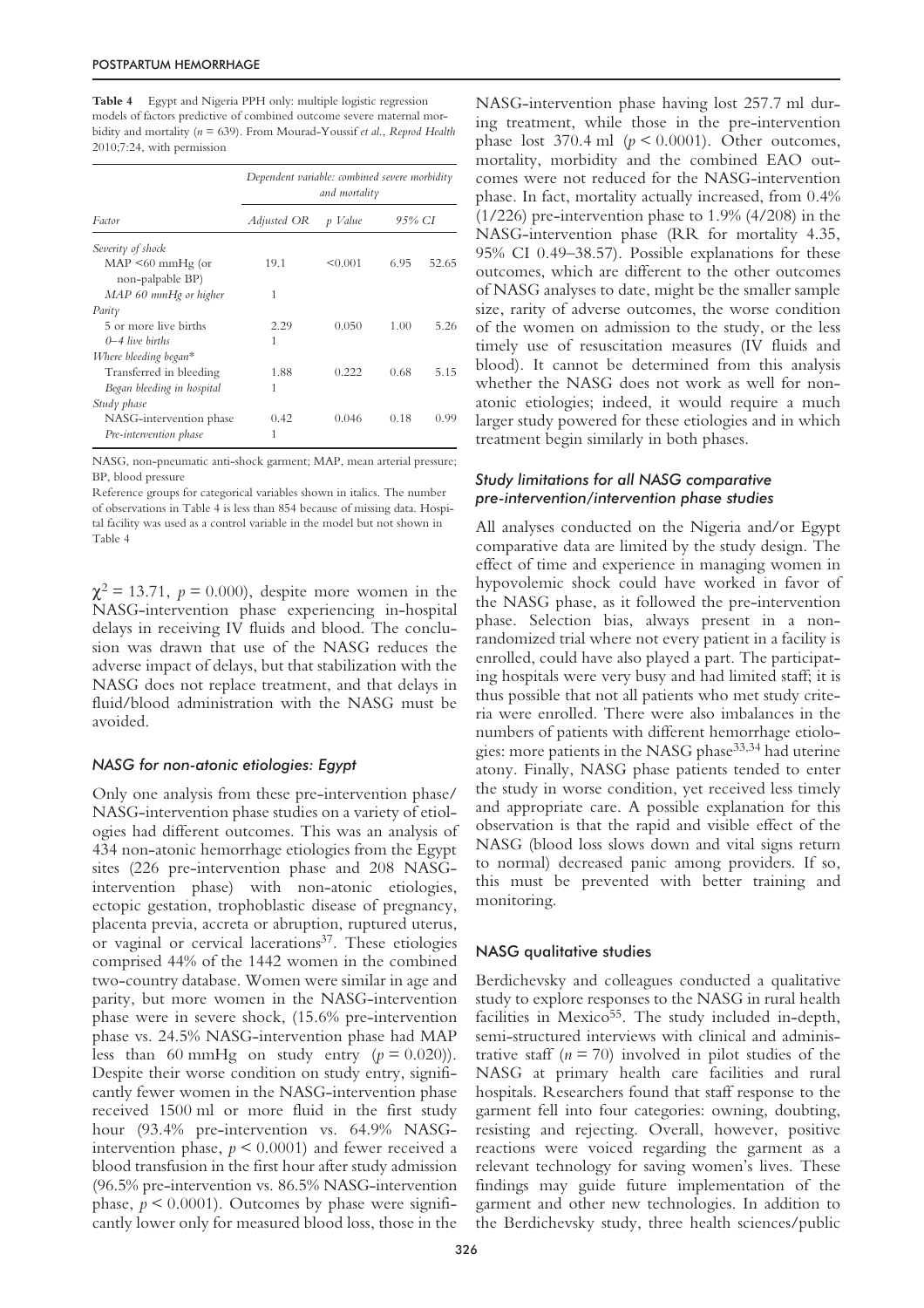health students have conducted research on the NASG for master's theses in Nigeria and Zambia. These young authors documented challenges and opportunities for diffusion of innovation with the NASG<sup>56,57</sup>.

#### NASG mechanisms of action studies

Studies have been conducted on the mechanisms of action of the NASG (see Chapter 39).

#### THE NASG HAS A UNIQUE ROLE IN HEMORRHAGE TREATMENT

Because the NASG plays a unique role in reversing shock, maintaining vital signs and keeping the heart, lung and brains perfused with oxygen, it can be used with all other maternal hemorrhage therapies. The NASG does not compete with other technologies, pharmacological or surgical, in obstetric hemorrhage and shock management. It is meant to be used with, not instead of other approaches. For example, for PPH, medical management with uterotonics is the first line of treatment and it is not suggested to use an NASG *instead* any uterotonic medication. Rather, if uterotonics fail to stop atonic hemorrhage, the NASG can be used with uterotonics to decrease blood loss. Furthermore, even if a woman with atonic hemorrhage stops bleeding, if she has lost so much blood that she is in shock, the NASG can be applied to reverse shock and stabilize the woman until she can have a blood transfusion. For other obstetric hemorrhage etiologies that do not respond to uterotonics (such as rupture, abruption, accreta), the NASG is the only technology to use while awaiting definitive therapy. Similarly the NASG can be used with balloon tamponade. The balloon tamponade can often be used as definitive therapy of atonic uterus, but its application does not reverse shock. Only the NASG reverses shock. Therefore, the two devices could be used together, the balloon to treat the cause of the bleeding and the NASG to reverse shock.

# Summary of pre-intervention phase/NASGintervention phase studies to date

Data from these pre-intervention phase/NASGintervention phase studies are promising for use of NASG for most obstetric hemorrhage etiologies, including PPH care level. The Egypt pilot was adequately powered to demonstrate a statistically significant difference in measured blood loss for women suffering obstetric hemorrhage, with symptoms of hypovolemic shock treated with the NASG and a standardized hemorrhage and shock protocol compared with women with similar diagnoses and clinical symptoms treated only with the standardized hemorrhage protocols. The Nigeria and Egypt analyses, either alone or as a combined database, except for the one analysis of non-atonic hemorrhage etiologies in Egypt, demonstrate stronger evidence of effectiveness

at the tertiary level, although the study design has potential biases and is not as rigorous as a randomized control trial. The lack of statistical significant differences in the small, single country non-atonic hemorrhage etiology analysis certainly warrants more follow-up. Further, little is known about the efficacy, effectiveness and acceptability of the NASG at lower levels where women deliver at the community and at home; guidelines on obtaining the maximum efficacy of the garment have also yet to be established.

#### FUTURE DIRECTIONS

# Randomized cluster trial of the NASG for transport from midwifery-led primary care centers to CEmOC facilities

In order to demonstrate that the NASG not only decreases blood loss, but also facilitates resuscitation from shock and decreases mortality and morbidity from PPH at the primary health care level, a much larger trial with a strong experimental design set at the community level is needed. An international collaborative between the University of California, San Francisco, the University of Zambia, University Teaching Hospital, Lusaka, and the University of Zimbabwe-University of California, San Francisco Reproductive Health Research Collaborative in Zimbabwe and the World Health Organization (Department of Reproductive Health and Research) is currently conducting such a trial in two sites in Zambia (Lusaka and the Copperbelt region) and one site in Zimbabwe (Harare): Clinicaltrials.gov: NCT00488462. This randomized cluster trial has been designed to demonstrate the efficacy of the NASG with a more rigorous research design, to investigate any potential sideeffects associated with its use, and importantly, to determine whether the NASG provides even greater effect when implemented at a lower-level in the health system. Initiated in 2007, the research is in the final stage in which clinics in each cluster have been randomized, with half of the clinics using the NASG for immediate first-aid and transport and the other half providing the control cases. Control women will receive the NASG when they arrive at the referral facility. Further, the sample should be large enough that when looking at different etiologies, for example, the non-atonic etiologies, there may be enough power to see differences in outcomes if they exist. Significant differences in outcomes may lead to the inclusion of the NASG onto the World Health Organizations list of essential devices, which would enable bilateral and multilateral organizations to invest in the NASG and scale up its implementation. In 2012, FIGO published guidelines for PPH management and included the NASG as a 'potentially life-saving procedure' to be considered if uterotonic treatment fails<sup>58</sup>. In March 2012, when WHO convened a panel of experts to update their guidelines on PPH, they recommended the use of NASGs 'as temporizing measures until substantive care is available'59.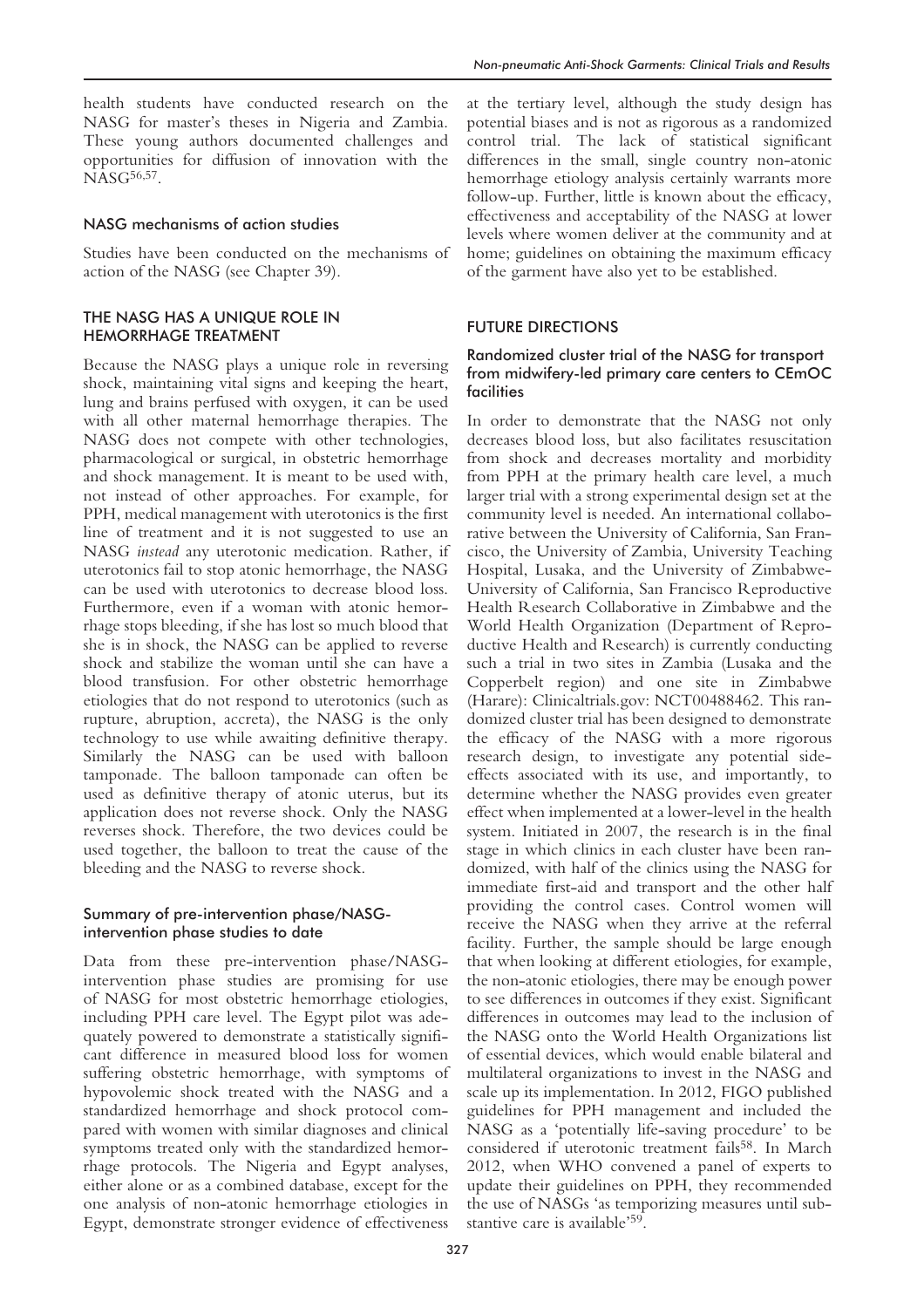#### Manufacture

A frequently raised issue about the NASG is its cost and sole manufacturing source. Until 2011, the NASG was only produced by Zoex, and only distributed by Stork Medical Company (URL: storkmedical.com). Stork sells three sizes of NASG: small, medium and large.

Having a sole manufacturer makes it difficult to procure for those countries that require competitive bids from more than one source. Further, the cost (US\$295.00) may also be too high for some extremely low resource settings.

To reduce costs, a team at PATH established a package of quality standards, engineering documents and quality inspection procedures, and identified a list of potential manufacturers in India and China. PATH met with prospective manufacturers and, using a quantitative assessment tool, negotiated affordable pricing with a manufacturer in China for the large size garment and a manufacturer in India for the small size garment. PATH worked with the Chinese and Indian manufacturers to source raw materials and manufacture a pre-production batch of NASG garments. Verification testing was performed on the pre-production batch to establish that all performance and quality requirements were met prior to commercial distribution. Procurement, distribution and access remain a challenge, so PATH is working with third parties and governments to facilitate the availability and accessibility of the NASG to mothers everywhere (personal communication with Rick Kearns, PATH).

As of May, 2012, Maternova, a global marketplace for ideas and technologies for mothers and newborns (www.maternova.net), serves as an online distributor for the Chinese made NASG.

## Understanding mechanisms of action and physiological effects

Further research is also required to examine the mechanisms of action of the NASG to establish a direct way to measure intra-abdominal pressure, gauge the ideal amount of pressure that should be exerted and thus provide guidelines for obtaining optimal effect (see Chapter 39).

## NASG for use in developed countries

The possibility of exploring potential uses of the NASG in countries with well developed health care also exists. The US and the UK, for example, presently are seeing increased rates of placenta accreta, presumably as a result of scar tissue from prior cesarean section<sup>60</sup>. Some facilities in California, USA, keep NASGs in their labor suites<sup>47</sup>; as such, the NASG could be used to reduce blood loss and stabilize these patients for surgery if required. The NASG could also be used for women with complications in rural communities ill equipped to deal with complications; patients from such locations normally experience

lengthy transport time to urban tertiary care facilities. Another potential use could be for women awaiting specialized equipment and expertise for uterine artery embolization, which might save them from having a hysterectomy. Finally, for women who refuse blood transfusions despite massive hemorrhage, such as Jehovah's Witnesses, the NASG might also provide benefit. Outcomes in terms of cost (number of transfusions, IVs, number of days in hospital or ICU for example) should be examined also to see whether the NASG can prove a cost-effective intervention in developed countries.

The NASG is lightweight, reusable, relatively inexpensive and can be used at the lowest level of the health care system; it has the potential to make a great contribution to reducing maternal mortality and morbidity from obstetric hemorrhage and hypovolemic shock if it proves efficacious in clinical trials.

#### PRACTICE POINTS

- The PASG for pre-hospital treatment of lower body trauma in high-resource urban settings fell out of use due to lack of difference or negative outcomes in randomized controlled trials; in contrast, the NASG shows promise for obstetric hemorrhage first aid in low-resource settings
- Application of the NASG could be part of a standardized hemorrhage and shock management algorithm; the timing of NASG application in the algorithm depends on patient acuity, level of staff available, level of health care facility level and the capacity for definitive treatment
- The NASG is segmented; it is applied sequentially on a woman in hypovolemic shock starting at the ankle segment and is removed in the same sequence. Removal should not be initiated until the woman has been hemodynamically stable for at least 2 hours. Removal is then performed incrementally every 15 minutes; vital signs must remain stable throughout removal or the NASG should be replaced and the source of bleeding re-examined
- Results from comparative pre-intervention phase/ NASG-intervention phase trials in tertiary facilities in Egypt and Nigeria show the NASG may significantly reduce rates of hysterectomy for intractable uterine atony, and decrease morbidity, mortality, and decrease further blood loss for many obstetric hemorrhage etiologies
- A strong experimental design trial set at the community/primary health care level is necessary to determine whether the NASG will be effective in reducing maternal mortality and morbidity.

#### References

1. ICM/FIGO. Joint Statement: Prevention and Treatment of Post-partum Haemorrhage. New Advances for Low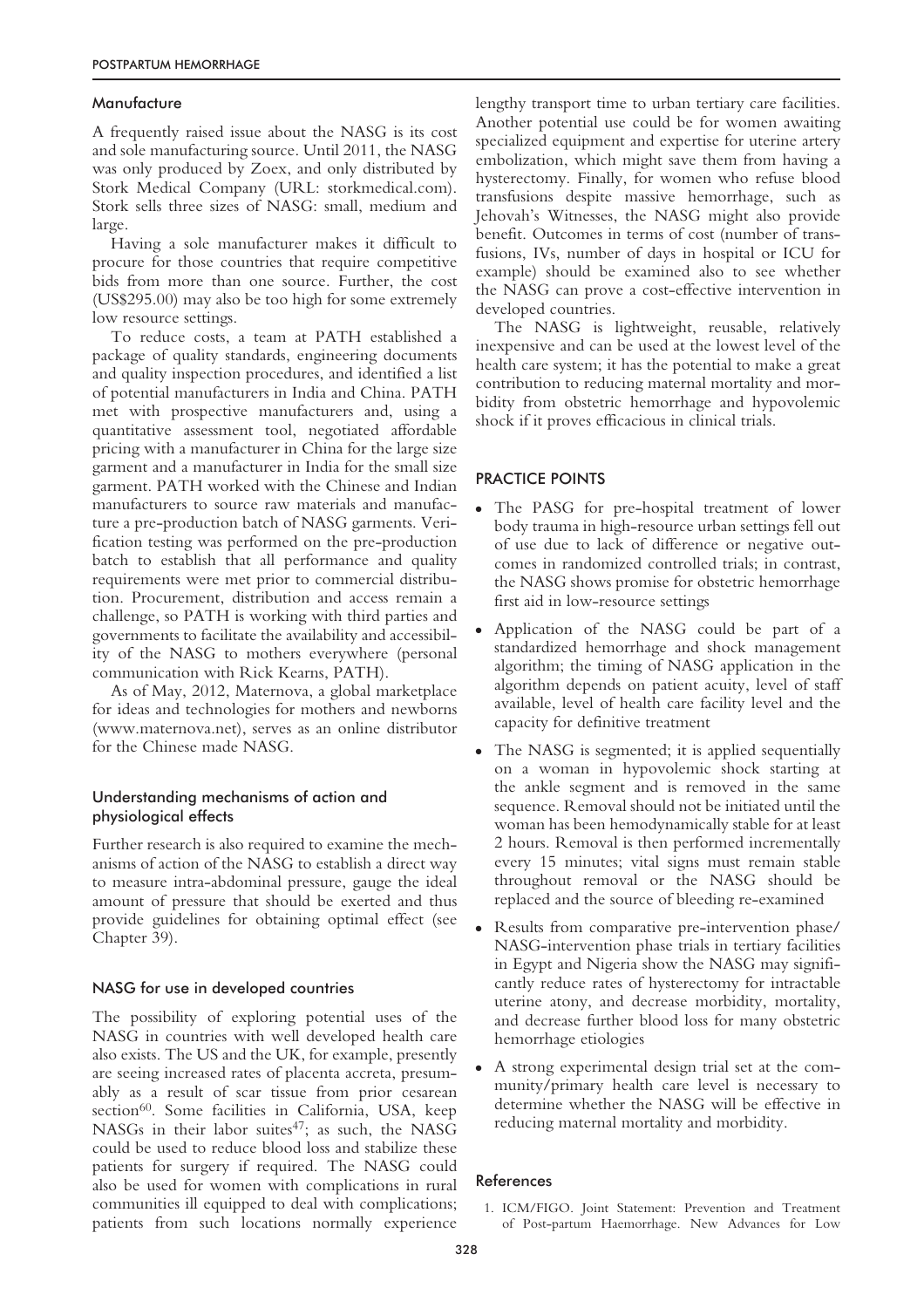Resource Settings. 2006 www.figo.org/files/figo-corp/docs/ PPH Joint Statement 2 English.pdf

- 2. Tsu VD, Coffey PS. New and underutilised technologies to reduce maternal mortality and morbidity: what progress have we made since Bellagio 2003? BJOG 2009;116:247–56
- 3. Hensleigh PA. Anti-shock garment provides resuscitation and haemostasis for obstetric haemorrhage. BJOG 2002;109: 1377–84
- 4. Tsu VD, Langer A, Aldrich T. Postpartum hemorrhage in developing countries: is the public health community using the right tools? Int J Gynaecol Obstet 2004;85(Suppl 1): S42–51
- 5. Lalonde A, Daviss BA, Acosta A, Herschderfer K. Postpartum hemorrhage today: ICM/FIGO initiative 2004–2006. Int J Gynaecol Obstet 2006;94:243–53
- 6. Pathfinder International. Continuum of Care: Addressing Postpartum Hemorrhage in India, Nigeria, Bangladesh, Peru and Tanzania. Watertown, MA, USA 2010 www.pathfind. org/site/PageServer?pagename=Major\_Projects\_ Continuum of Care www.pathfind.org/site/PageServer? pagename=Major\_Projects\_Continuum\_of\_Care.
- 7. Geller SE, Adams MG, Miller S. A continuum of care model for postpartum hemorrhage. Int J Fertil Womens Med 2007; 52:97–105
- 8. Kerr N, Dresang LT. Does the non-pneumatic anti-shock garment (NASG) have a role in the management of postpartum hemorrhage? Evidence-Based Practice, Family Physicians Inquiries Network, Inc. 2010;13:6
- 9. McSwain NE Jr. Pneumatic anti-shock garment: state of the art 1988. Ann Emerg Med 1988;17:506–25
- 10. Pelligra R, Sandberg EC. Control of intractable abdominal bleeding by external counterpressure. JAMA 1979;241: 708–13
- 11. Andrae B, Eriksson LG, Skoog G. Anti-shock trousers (MAST) and transcatheter embolization in the management of massive obstetrics hemorrhage. A report of two cases. Acta Obstet Gynecol Scand 1999;78:740–1
- 12. Life Medical Supplier. Trauma Air Pants. 2010 www.life medicalsupplier.com/immobilization-extrication-trauma-airpants-c-16\_131.html
- 13. McSwain MJ, McSwain N.E. Pneumatic antishock garment: state of the art at the turn of the century. Trauma 2000;2: 63–75
- 14. Ali J, Duke K. Pneumatic antishock garment decreases hemorrhage and mortality from splenic injury. Can J Surg 1991; 34:496–501
- 15. Gardner WJ. Hemostasis by pneumatic compression. Am Surg 1969;35:635–7
- 16. Schwab CW, Gore D. MAST: medical antishock trousers. Surg Ann 1983;15:41–59
- 17. Bickell WH, Pepe PE, Bailey ML, Wyatt CH, Mattox KL. Randomized trial of pneumatic antishock garments in the prehospital management of penetrating abdominal injuries. Ann Emerg Med 1987;16:653–8
- 18. Mattox KL, Bickell W, Pepe PE, Burch J, Feliciano D. Prospective MAST study in 911 patients. J Trauma 1989;29: 1104–11; discussion 11–2
- 19. Chang FC, Harrison PB, Beech RR, Helmer SD. PASG: does it help in the management of traumatic shock? J Trauma 1995;39:453–6
- 20. Johnson M, Bruce D, Gilbertson J, Murkowski F. Alaska EMS Goals: A Guide for Developing Alaska's Emergency Medical Services System. Juneau: Alaska Department of Health and Social Services – Section of Community Health & Emergency Medical Services, 2003
- 21. Stoy W. Mosby's Emt-Basic Textbook: C.V. Mosby, 1995
- 22. Domeier RM, O'Connor RE, Delbridge TR, Hunt RC. Use of the pneumatic anti-shock garment (PASG). National Association of EMS Physicians. Prehosp Emerg Care 1997, reaffirmed 2002;1:32–5
- 23. Hauswald M, Greene ER. Regional blood flow after pneumatic anti-shock garment inflation. Prehosp Emerg Care 2003;7:225–8
- 24. Quinot J, Cantais E, Kaiser E. Le pantalon antichoc: A-ti-il reelement une place dans le traitement du choc? Med d'urgence 2001:119–26
- 25. Haggerty J. Anti Shock Garment. National Aeronautical Space Administration, Office of Space Access and Technology, Commercial Development and Technology Transfer Division, 1996; http://www.sti.nasa.gov/tto/spinoff1996/ 28.html
- 26. Pelligra R. Non-pneumatic antishock garment use. Emergency 1994;26:53–6
- Brees C, Hensleigh PA, Miller S, Pelligra R. A non-inflatable anti-shock garment for obstetric hemorrhage. Int J Gynaecol Obstet 2004;87:119–24
- 28. Miller S, Turan J, Dau K, et al. Use of the non-pneumatic anti-shock garment (NASG) to reduce blood loss and time to recovery from shock for women with obstetric haemorrhage in Egypt. Global Public Health 2007;2:110–24
- 29. Miller S, Turan JM, Ojengbede A, et al. The pilot study of the non-pneumatic anti-shock garment (NASG) in women with severe obstetric hemorrhage: Combined results from Egypt and Nigeria. Int J Gynecol Obstet 2006;94(Suppl 2): S154–S6
- 30. Miller S, Hamza S, Bray E, Gipson R, Nada K, Fathalla MF, et al. First Aid for Obstetrical Haemorrhage: The Pilot Study of the Non-pneumatic Anti-Shock Garment (NASG) in Egypt. BJOG 2006;113:424–9
- 31. Miller S, Ojengbede O, Turan JM, Morhason-Bello IO, Martin HB, Nsima D. A comparative study of the nonpneumatic anti-shock garment for the treatment of obstetric hemorrhage in Nigeria. Int J Gynaecol Obstet 2009;107: 121–5
- 32. Miller S, Fathalla MM, Youssif MM, et al. A comparative study of the non-pneumatic anti-shock garment for the treatment of obstetric hemorrhage in Egypt. Int J Gynaecol Obstet 2010;109:20–4
- 33. Mourad-Youssif M, Ojengbede OA, Meyer CD, et al. Can the Non-pneumatic Anti-Shock Garment (NASG) reduce adverse maternal outcomes from postpartum hemorrhage? Evidence from Egypt and Nigeria. Reprod Health 2010;7: 24
- 34. Miller S, Fathalla M, Ogengbede O, et al. Obstetric hemorrhage and shock management: using the low technology non-pneumatic anti-shock garment in Nigerian and Egyptian tertiary care facilities. BMC Pregnancy Childbirth 2010;10:64
- 35. Ojengbede OA, Morhason-Bello IO, Galadanci H, et al. Assessing the role of the non-pneumatic anti-shock garment (NASG) in reducing mortality from postpartum hemorrhage in Nigeria. Gynecol Obstet Invest 2011;71:66–72
- 36. Turan J, Ojengbede O, Fathalla M, et al. Positive effects of the non-pneumatic anti-shock garment on delays in accessing care for postpartum and postabortion hemorrhage in Egypt and Nigeria. J Womens Health 2011;20:91–8
- 37. Fathalla MF, Mourad Youssif MM, Meyer C, et al. Nonatonic obstetric haemorrhage: effectiveness of the nonpneumatic anti-shock garment in Egypt. ISRN Obstet Gynecol 2011;2011:179349
- 38. ACOG. Educational Bulletin #243: Postpartum Hemorrhage. Washington, DC: American College of Obstetricians and Gynecologists, 1998
- 39. Johansson PI, Ostrowski SR, Secher NH. Management of major blood loss: an update. Acta Anaesthesiol Scand 2010; 54:1039–49
- 40. Harbrecht BG, Alarcon LH, Peitzman AB. Management of Shock. In: Moore EE, Feliciano DV, Mattox KL, eds. Trauma, 5th edn. New York, Chicago, San Francisco: McGraw - Hill Med Publ Div, 2004:220–5
- 41. Pepe PE, Eckstein M. Reappraising the prehospital care of the patient with major trauma. Emerg Med Clin North Am 1998;16:1–15
- 42. Jacobs LM. Timing of fluid resuscitation in trauma. N Engl J Med 1994;331:1153–4
- 43. Capone AC, Safar P, Stezoski W, Tisherman S, Peitzman AB. Improved outcome with fluid restriction in treatment of